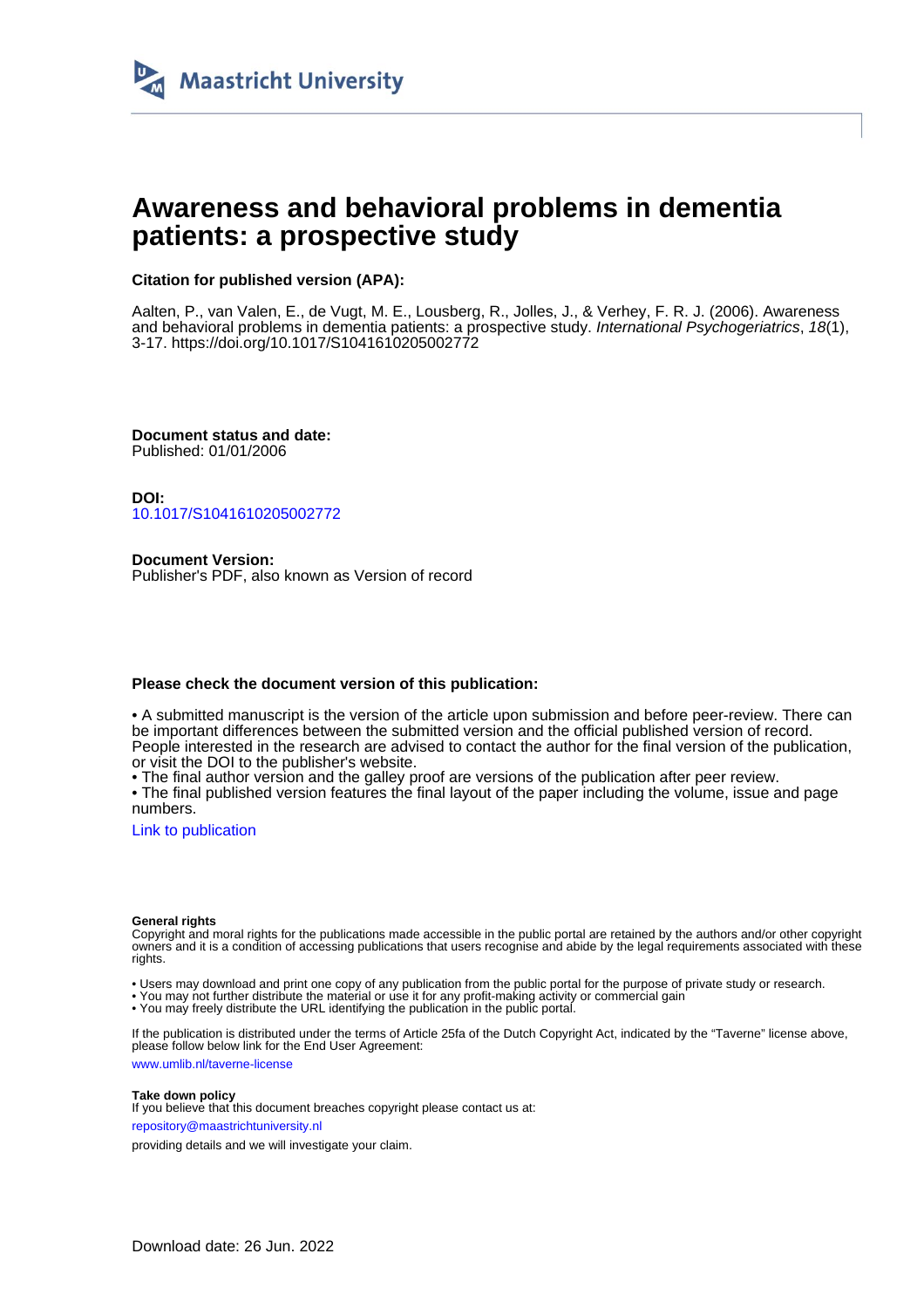International Psychogeriatrics (2006), 18:1, 3-17 C 2006 International Psychogeriatric Association doi:10.1017/S1041610205002772 Printed in the United Kingdom

## 2005 IPA RESEARCH AWARDS FIRST-PRIZE WINNER

# **Awareness and behavioral problems** in dementia patients: a prospective study

Pauline Aalten, Evelien van Valen, Marjolein E. de Vugt, Richel Lousberg, Jelle Jolles and Frans R. J. Verhey Department of Psychiatry and Neuropsychology, Brain and Behavior Institute, University of Maastricht, Maastricht, the Netherlands

### **ABSTRACT**

**Background:** The results of studies of the association between awareness and clinical correlates in patients with dementia are inconclusive. The aims of this study were to investigate whether awareness changed during the course of dementia and to determine whether awareness was associated with certain behavioral symptoms. Specifically, it was hypothesized that relatively intact awareness was related to affective disorders.

Methods: One hundred and ninety-nine patients with dementia were included in a prospective 18-month follow-up study. Behavioral problems were assessed with the Neuropsychiatric Inventory and the Cornell Scale for Depression in Dementia. Awareness was assessed by means of the Guidelines for the Rating of Awareness Deficits.

Results: Cross-sectional analyses showed awareness to be positively associated with age, gender, education and socioeconomic status, and negatively associated with psychosis, apathy, and overall behavioral disorders at baseline. After 1 year, a higher level of awareness was related to depression and anxiety. The level of awareness at baseline also predicted depression and anxiety after 1 year. Awareness decreased during the study.

Conclusions: A higher level of awareness is associated with subsyndromal depression and anxiety, whereas lack of awareness is associated with psychosis and apathy. The level of awareness decreases as dementia progresses. Clinicians should be more alert to changes in awareness in patients with dementia because psychosocial support might help to prevent the development of affective symptoms.

Key words: neuropsychiatric symptoms, Alzheimer's disease, awareness, Neuropsychiatric Inventory, depression, anxiety, apathy

Correspondence should be addressed to: Dr. P. Aalten, Department of Psychiatry and Neuropsychology, University Hospital of Maastricht, PO Box 5800, 6202 AZ Maastricht, the Netherlands. Phone: +31 43 3884104; Fax: +31 43 3875444. Email: p.aalten@np.unimaas.nl. Received 2 Aug 2005; accepted 3 Aug 2005. First published online 03 Jan 2006.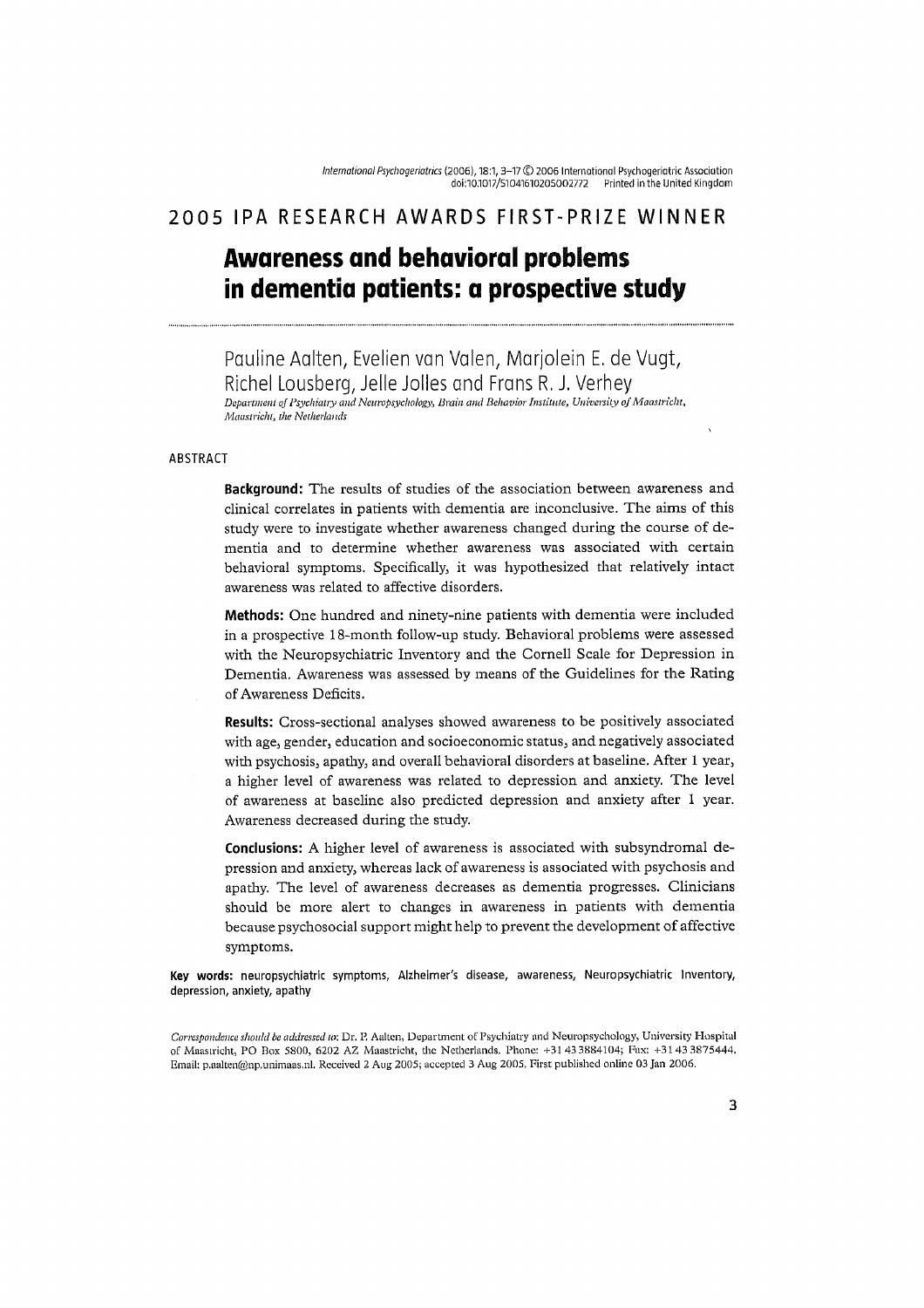In recent years there has been a growing interest in the concept of awareness in people with dementia. Several terms have been proposed to describe this phenomenon; however, complexities around the concept and relationships of awareness or insight still exist (Aalten et al., 2005; Clare, 2004b; Markova et al., 2005). In the present study, the term "awareness" is used as synonymous with awareness of memory difficulty and its impact.

Considerable attention has been paid to the role of awareness in dementia and in particular its associations with cognitive function. Less is known about relationships between awareness and behavioral and psychological symptoms of dementia (BPSD). Some studies (Burke et al., 1998; Feher et al., 1991; Harwood et al., 2000; Migliorelli et al., 1995; Seltzer et al., 1995; Sevush and Leve, 1993; Smith et al., 2000; Starkstein et al., 1996; 1997), but not all (Arkin and Mahendra, 2001; Cummings et al., 1995; DeBettignies et al., 1990; Derouesné et al., 1999; Lopez et al., 1994; Michon et al., 1994; Ott et al., 1996a; Reed et al., 1993; Verhey et al., 1993; Zanetti et al., 1999), show intact awareness to be associated with depressive symptoms and with anxiety (Derouesné et al., 1999; Harwood et al., 2000; Verhey et al., 1993), although the latter association was not found by Seltzer et al. (1995). There is evidence that decreased awareness may be associated with apathy (Derouesné et al., 1999; Robert et al., 2002; Starkstein et al., 1996; 2001), agitation, irritability (Harwood et al., 2000; Seltzer et al., 1995; Starkstein et al., 1995) and psychosis (Mangone et al., 1991; Migliorelli et al., 1995; Starkstein et al., 1996; 1997).

Moreover, some studies have shown that awareness decreases as dementia worsens (Derouesné et al., 1999; Feher et al., 1991; Harwood et al., 2000; Lopez et al., 1994; Mangone et al., 1991; Migliorelli et al., 1995; Seltzer et al., 1995; Sevush, 1999; Sevush and Leve, 1993; Starkstein et al., 1996; 1997; Vasterling et al., 1995; Verhey et al., 1993; Zanetti et al., 1999), whereas others found no such association (Arkin and Mahendra, 2001; Auchus et al., 1994; Kotler-Cope and Camp, 1995; Michon et al., 1994; Reed et al., 1993; Vasterling et al., 1997). These inconsistencies between studies could be due to the use of small samples of patients, different operationalizations of awareness, and cross-sectional data. There is a need for prospective longitudinal studies of larger cohorts. Although Starkstein et al. (1997), Vasterling et al. (1997), Derouesné et al. (1999), Sevush (1999) and Arkin and Mahendra (2001) performed longitudinal studies of the course of awareness in patients with dementia, their studies included relatively small samples of patients and the period of follow-up was limited.

In the present study, we prospectively studied 199 patients with dementia for 18 months. Our primary aim was to examine whether awareness is a predictor of behavioral problems, whether specific types of behavior are associated with level of awareness, and how awareness changes during the course of dementia.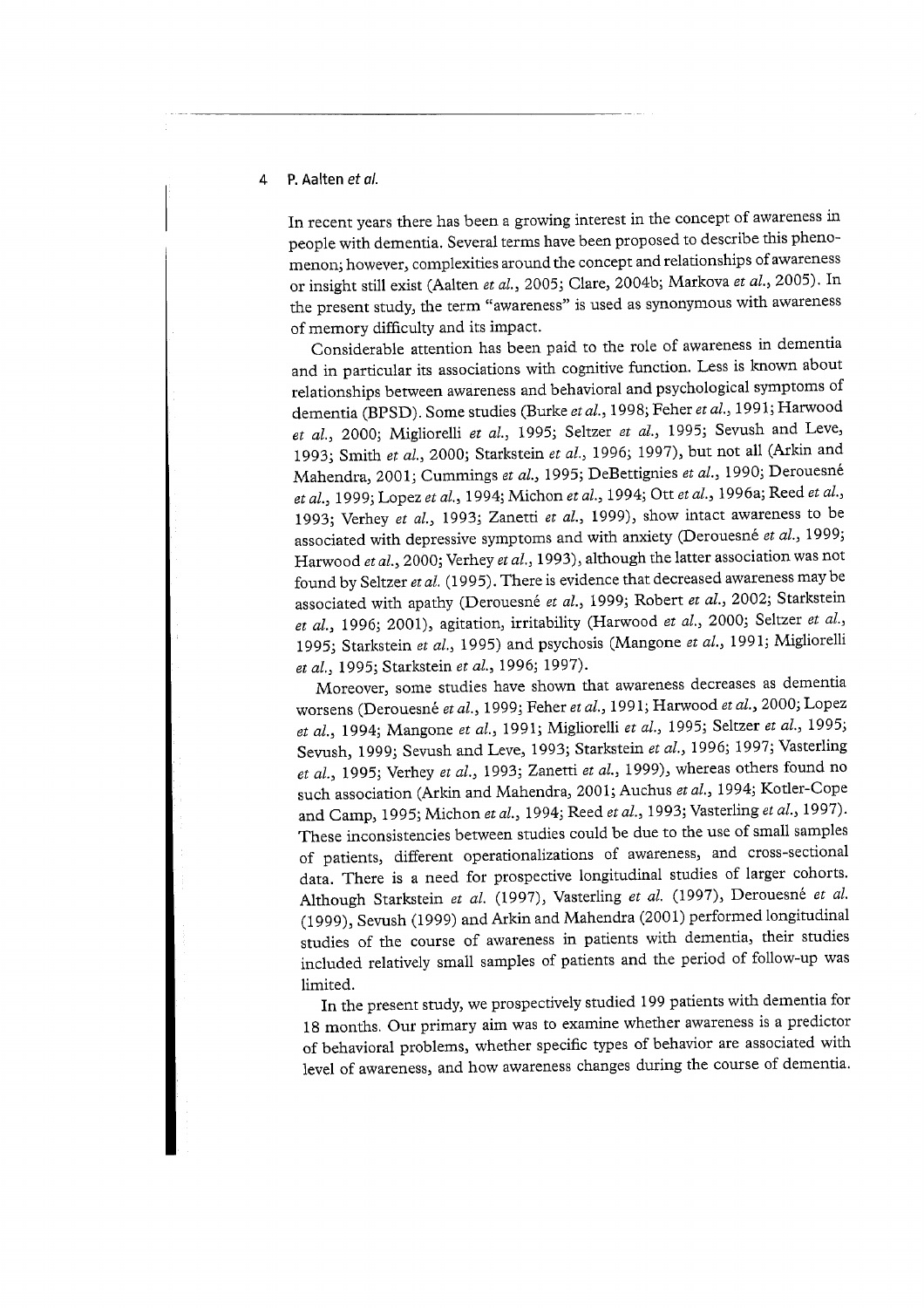We specifically examined the hypothesis that intact awareness is associated with affective disorders, and especially depression.

### **Methods**

### **Patients**

The present study was part of the Maastricht Study of Behavior in Dementia (MAASBED), a study that focuses on the course and risk factors of BPSD. MAASBED is a 2-year prospective study of 199 patients with dementia, who are seen at 6-month intervals. Patients were subsequently referred to the Maastricht Memory Clinic of the University Hospital Maastricht, or the geriatric division of the Regional Institute for Community Mental Health Care (RIAGG), Maastricht.

Patients were included when they met the DSM-IV criteria for dementia (American Psychiatric Association, 1994) and if there was a reliable informant. Of these, 146 patients met the NINCDS-ADRDA (McKhann et al., 1984) (possible, probable) criteria for Alzheimer type dementia, 32 patients the NINCDS-AIREN criteria for vascular dementia (Román et al., 1993), two dementia with Lewy bodies (DLB) (McKeith et al., 1996), and 19 dementia due to multiple etiologies.

Patients were excluded if they were living in a nursing home at the start of the study. Written consent was given by the caregiver and, when possible, by the patient. The Medical Ethics Committee of the University Hospital Maastricht approved this study.

For the present study, data were available for baseline, and 6-, 12- and 18-month follow-up evaluations. After 6 months, 30 patients refused participation and 12 patients had died; after 1 year, nine patients refused participation and 11 patients had died; after 18 months, seven refused participation and 13 patients had died. Complete follow-up data were thus available for 117 patients (58.8%). The 82 patients who did not complete the entire study did not differ from those who attended all follow-up evaluations with regard to age, sex, severity of dementia, severity of behavioral problems, and awareness score at study onset.

### **Measurements**

### **Behavioral problems**

Behavioral problems were assessed with the Neuropsychiatric Inventory (NPI) (Cummings et al., 1994) and the Cornell Scale for Depression in Dementia (CSDD) (Alexopoulos et al., 1988). The NPI is a reliable, informant-based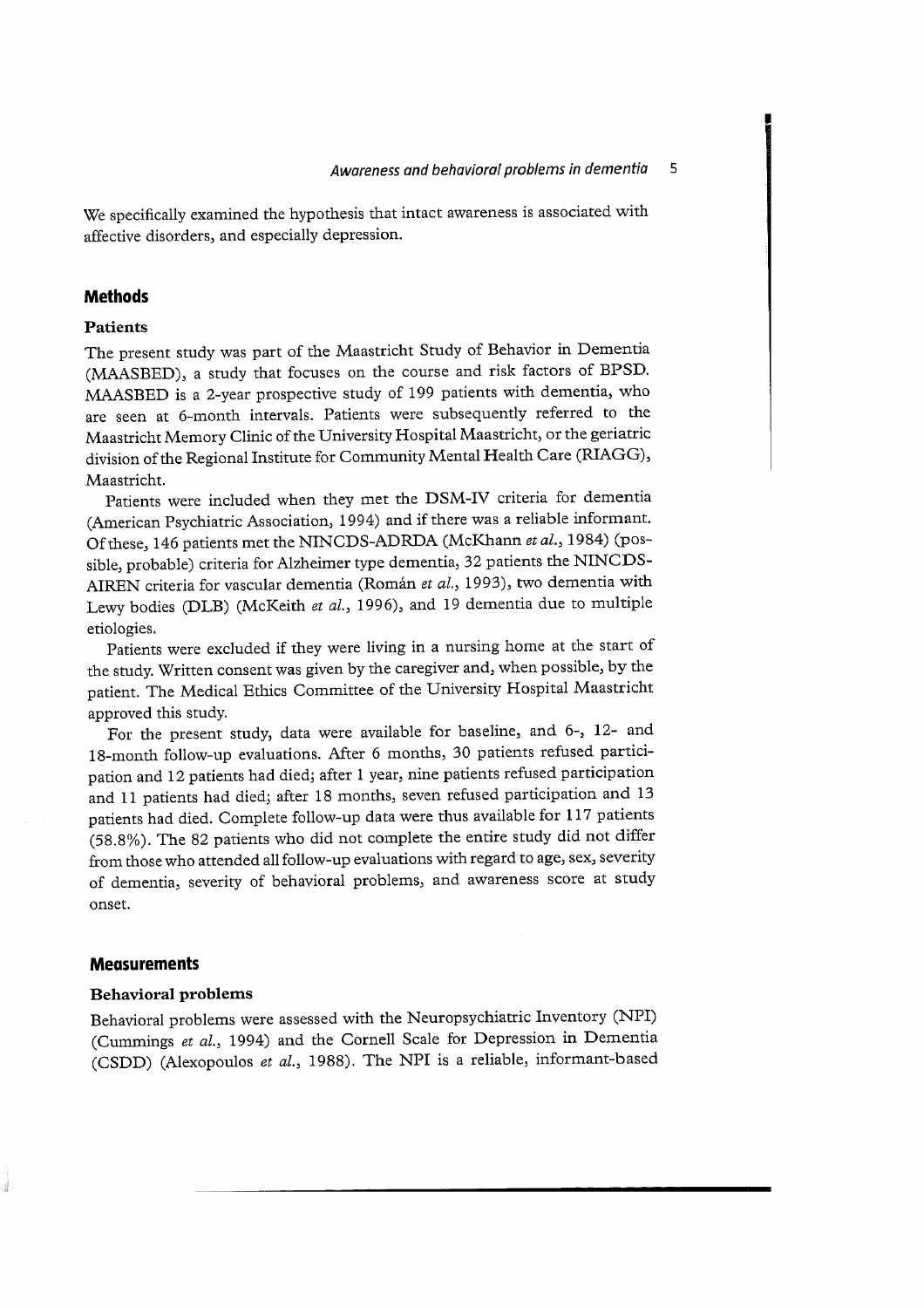rating scale developed to assess psychopathology in patients with dementia. The current version (Cummings, 1997) evaluates 12 neuropsychiatric symptoms that are commonly observed in dementia. The severity and frequency of each symptom are scored on the basis of structured questions administered to the patient's caregiver. The score for each symptom is obtained by multiplying severity  $(1-3)$  by frequency  $(1-4)$ . The summed symptom scores give the total NPI score. The validity and reliability of the NPI (Cummings and McPherson, 2001) and its Dutch version (Kat et al., 2002) have been established.

For this study, NPI items were clustered based on a previous principal component analysis study to minimize the number of variables (Aalten et al., 2003). This resulted in three factors: (1) a "mood/apathy" factor, including depression, apathy, night-time behavior disturbances and eating abnormalities (four items, Cronbach's  $\alpha = 0.63$ ); (2) a "hyperactivity factor," including the symptoms agitation, euphoria, irritability, disinhibition and aberrant motor behavior (five items,  $\alpha = 0.73$ ); and (3) a "psychosis factor," including hallucinations and delusions (two items,  $\alpha = 0.72$ ). Anxiety was regarded as a separate symptom. The total score for each subsyndrome was calculated by summing the NPI item scores for each factor.

In addition, the CSDD (Alexopoulos et al., 1988) was used to measure mood disturbances and was administered to the caregivers and patients. The CSDD is a 19-item clinician-rated instrument with item scores ranging from 0 (absent) to 2 (severe), with a maximum score of 38 points.

### **Awareness**

Awareness was assessed by means of the Guidelines for the Rating of Awareness Deficits (GRAD) (Verhey et al., 1993; Zanetti et al., 1999). The GRAD is a semistructured interview in which the degree of awareness is assessed by comparing the patient's and the caregiver's information about the patient's history. Impaired awareness is defined as the absence of knowledge or recognition of cognitive deficits and its impact. It is rated on a four-point scale, ranging from 4 (intact), 3 (mildly disturbed), 2 (moderately disturbed) to 1 (absent).

### Procedure

In addition to general information on demographics, disease duration (years), level of education, socioeconomic status (SES) and medical history gathered from the primary caregivers, trained research assistants administered cognitive tests to the patients. The Mini-mental State Examination (MMSE) (Folstein et al., 1975) was administered as a measure of cognitive decline and the Global Deterioration Scale (GDS) as a measure of severity of dementia (Reisberg et al., 1982).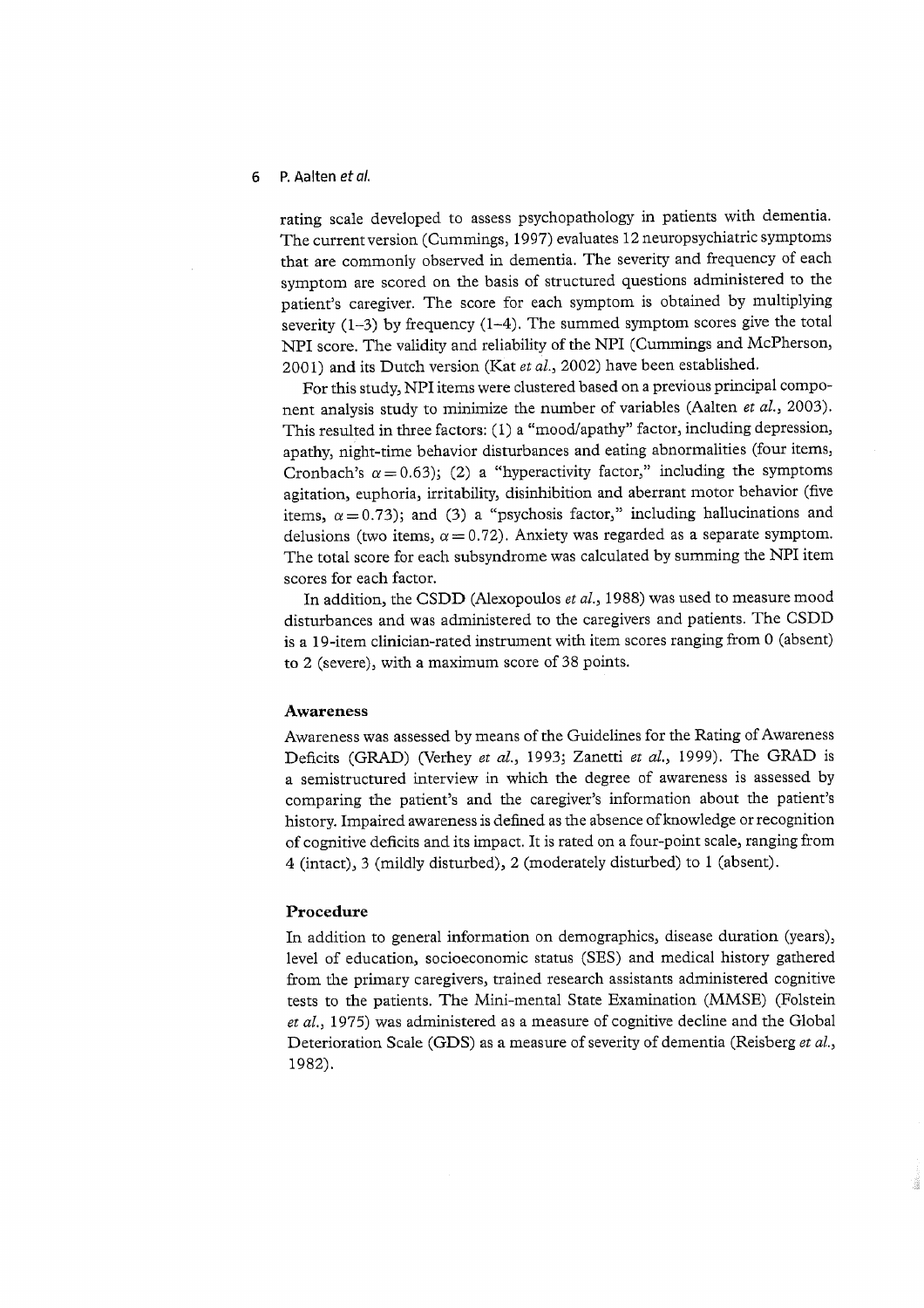### **Statistical analyses**

Statistical analyses were performed with the Statistical Package for Social Sciences, version 10. To determine whether awareness was related to behavioral disorders during the 18-month follow-up, logistic regression analyses were performed on the three subsyndromes of the NPI and the CSDD, with awareness as the independent variable. The subsyndromes were dichotomized by median split. Separate analyses were also performed for the symptoms anxiety, depression and apathy, as measured by the NPI.

Cross-sectional analyses were performed for each assessment time, correcting for age, sex, SES and severity of dementia (GDS). Longitudinal analyses were performed looking at baseline GRAD as predictor of the subsyndromes and separate symptoms. Age, sex, SES and GDS were again included as covariates, as were the baseline scores for the subsyndromes.

To test differences in descriptive sample characteristics between the four awareness groups, one-way analysis of variance (ANOVA),  $\chi^2$ -tests and Kruskal-Wallis tests were used as appropriate. To determine whether awareness decreased with time, ANOVA with repeated measures with time (baseline, 6-, 12- and 18 months) as the within-subject factor was computed. All significance tests were performed at a two-tailed  $\alpha$  level of 0.05.

### **Results**

### Patient characteristics and relationships with awareness

At baseline, 83 men (41.7%) and 116 women (58.3%) were included in the study (see Table 1). The mean age was  $76.4 \pm 8.0$  years (range 53–96 years). Most patients had a relatively low education and SES. The mean disease duration was 3.0  $\pm$  2.2 years. The average MMSE score was 18.1  $\pm$  4.7 at baseline and declined significantly at each follow-up, to reach  $16.0 \pm 6.1$  after 18 months. The GDS score increased significantly during follow-up, indicating that severity of dementia increased over time.

A series of one-way ANOVAS found significant effects of age on awareness at baseline  $(F(3,198) = 2.73, p = 0.05)$  and 1 year  $(F(3,143) = 3.14, p = 0.03)$ , showing younger age to be associated with intact awareness. Intact awareness was also associated with lower GDS ( $p < 0.001$ ) and higher MMSE scores  $(p=0.01$  or  $p < 0.001$  at 6 months) at all assessments, indicating that awareness is negatively associated with severity of dementia. There were also sex differences, with men having a more intact insight at baseline ( $\chi^2$  = 25.5, d.f. = 3, p < 0.001) and at 1 year ( $\chi^2$  = 8.06, d.f. = 3, p = 0.05). Kruskal–Wallis tests revealed positive associations between education and SES at the first three assessments, indicating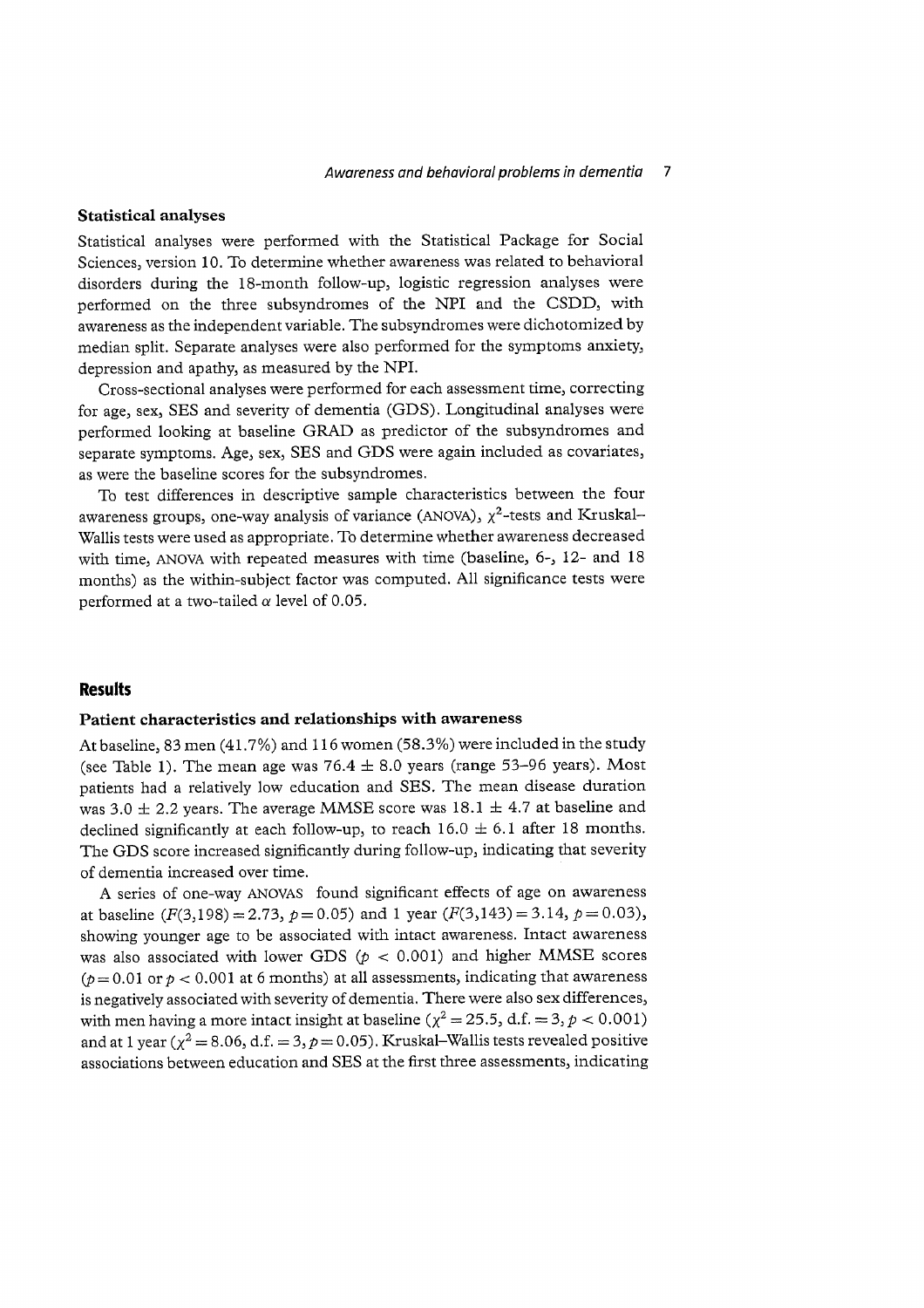#### $\bf 8$ P. Aalten et al.

|                              |  |  |  | <b>Table 1.</b> Means ( $\pm$ S.D.) and proportion (%) of patient characteristics by level of |  |  |
|------------------------------|--|--|--|-----------------------------------------------------------------------------------------------|--|--|
| awareness at each assessment |  |  |  |                                                                                               |  |  |

|                                              | AWARENESS SCORE<br>TOTAL |                |                |                |                |            |
|----------------------------------------------|--------------------------|----------------|----------------|----------------|----------------|------------|
|                                              | GROUP                    | 1              | 2              | 3              | 4              | $p^\ast$   |
| Sex (% male)                                 |                          |                |                |                |                |            |
| Baseline ( $n = 199$ )                       | 41.7                     | 12.5           | 41.3           | 40.0           | 73.5           | ${<}0.001$ |
| 6 months ( $n = 155$ )                       | 43.2                     | 35.3           | 33.9           | 54.5           | 57.1           | 0.08       |
| 1 year $(n = 144)$                           | 40.3                     | 36.4           | 35.6           | 38.5           | 76.9           | 0.05       |
| 18 months $(n = 126)$                        | 39.7                     | 36.6           | 34.0           | 48.3           | 66.7           | 0.31       |
| Education (1-8) <sup>†</sup>                 |                          |                |                |                |                |            |
| Baseline                                     | $2.3 \pm 1.7$            | $1.6 \pm 1.2$  | $2.0 \pm 1.4$  | $2.3 \pm 1.8$  | $3.4 \pm 2.2$  | 0.001      |
| 6 months                                     | $2.3 \pm 1.7$            | $2.1 \pm 1.4$  | $1.7 \pm 1.1$  | $2.9 \pm 2.1$  | $3.1 \pm 2.0$  | 0.001      |
| 1 year                                       | $2.3 \pm 1.7$            | $1.9 \pm 1.4$  | $2.0 \pm 1.5$  | $2.7 \pm 1.8$  | $3.7 \pm 2.2$  | 0.006      |
| 18 months                                    | $2.3 \pm 1.6$            | $1.9 \pm 1.3$  | $2.3 \pm 1.7$  | $2.7 \pm 1.7$  | $3.0 \pm 2.0$  | 0.12       |
| SES $(1-6)$ <sup><math>\ddagger</math></sup> |                          |                |                |                |                |            |
| <b>Baseline</b>                              | $2.1 \pm 1.6$            | $1.5 \pm 1.2$  | $2.0 \pm 1.6$  | $2.1 \pm 1.4$  | $3.1 \pm 1.9$  | < 0.001    |
| 6 months                                     | $3.1 \pm 1.9$            | $1.8 \pm 1.3$  | $1.6 \pm 1.1$  | $2.7 \pm 1.8$  | $3.1 \pm 1.9$  | < 0.001    |
| 1 year                                       | $2.2 \pm 1.6$            | $1.8 \pm 1.3$  | $1.8 \pm 1.4$  | $2.7 \pm 1.8$  | $3.4 \pm 1.8$  | ${<}0.001$ |
| 18 months                                    | $2.2 \pm 1.6$            | $1.8 \pm 1.4$  | $2.2 \pm 1.6$  | $2.5 \pm 1.7$  | $2.7 \pm 1.9$  | 0.10       |
| Age                                          |                          |                |                |                |                |            |
| <b>Baseline</b>                              | $76.4 \pm 8.0$           | $79.3 \pm 8.8$ | $77.2 \pm 7.0$ | $75.3 \pm 7.8$ | $74.6 \pm 8.7$ | 0.05       |
| 6 months                                     | $76.7 \pm 8.1$           | $78.6 \pm 7.5$ | $77.3 \pm 8.1$ | $76.1 \pm 8.0$ | $73.6 \pm 9.0$ | 0.15       |
| 1 year                                       | $77.2 \pm 8.1$           | $79.1 \pm 7.5$ | $77.1 \pm 8.6$ | $77.9 \pm 7.6$ | $71.2 \pm 7.3$ | 0.03       |
| 18 months                                    | $77.4 \pm 8.0$           | $78.4 \pm 7.0$ | $78.3 \pm 8.1$ | $75.9 \pm 9.1$ | $71.3 \pm 5.4$ | 0.12       |
| GDS                                          |                          |                |                |                |                |            |
| <b>Baseline</b>                              | $4.1 \pm 0.7$            | $4.6 \pm 0.7$  | $4.2 \pm 0.7$  | $4.0 \pm 0.6$  | $3.8 \pm 0.7$  | < 0.001    |
| 6 months                                     | $4.6 \pm 0.8$            | $5.0 \pm 0.8$  | $4.7 \pm 0.8$  | $4.3 \pm 0.7$  | $4.1 \pm 0.6$  | < 0.001    |
| 1 year                                       | $4.7 \pm 0.7$            | $5.2 \pm 0.6$  | $4.6 \pm 0.6$  | $4.7 \pm 0.6$  | $4.2 \pm 0.7$  | < 0.001    |
| 18 months                                    | $4.9 \pm 0.7$            | $5.2 \pm 0.6$  | $4.9 \pm 0.6$  | $4.6 \pm 0.7$  | $4.3 \pm 0.5$  | < 0.001    |
| <b>MMSE</b>                                  |                          |                |                |                |                |            |
| Baseline $(n = 193)$                         | $18.1 \pm 4.7$           | $17.2 \pm 4.4$ | $17.2 \pm 5.0$ | $18.0 \pm 4.1$ | $20.6 \pm 4.9$ | 0.01       |
| 6 months $(n=147)$                           | $17.1 \pm 5.4$           | $14.0 \pm 5.6$ | $16.4 \pm 4.1$ | $18.9 \pm 5.2$ | $20.2 \pm 5.5$ | < 0.001    |
| 1 year $(n = 118)$                           | $16.1 \pm 5.8$           | $14.0 \pm 5.7$ | $15.5 \pm 5.2$ | $16.5 \pm 6.3$ | $20.5 \pm 4.7$ | 0.01       |
| 18 months ( $n = 98$ )                       | $16.0 \pm 6.1$           | $13.6 \pm 5.7$ | $15.6 \pm 6.4$ | $19.0 \pm 5.3$ | $18.6 \pm 3.7$ | 0.01       |
| Disease duration                             |                          |                |                |                |                |            |
| Baseline ( $n = 187$ )                       | $3.0 \pm 2.2$            | $3.0 \pm 2.5$  | $3.0 \pm 2.2$  | $3.1 \pm 2.1$  | $3.0 \pm 2.0$  | 0.995      |
| 6 months $(n=147)$                           | $3.6 \pm 2.2$            | $3.5 \pm 2.6$  | $3.6 \pm 2.1$  | $3.6 \pm 2.2$  | $3.4 \pm 2.0$  | 0.979      |
| 1 year $(n = 135)$                           | $4.0 \pm 2.2$            | $4.6 \pm 3.0$  | $3.8 \pm 1.8$  | $4.0 \pm 2.2$  | $4.0 \pm 2.3$  | 0.46       |
| 18 months $(n=118)$                          | $4.5 \pm 2.2$            | $4.7 \pm 2.7$  | $4.6 \pm 1.9$  | $4.4 \pm 2.2$  | $3.6 \pm 1.1$  | 0.67       |

SES = socioeconomic status; GDS = Global Deterioration Scale; MMSE = Mini-mental State Examination.<br>\* Based on one-way ANOVA,  $\chi^2$  analysis was used for sex and the Kruskal-Wallis test for education and TBS

"Based on one-way ANOVA,  $\chi$ " analysis was used for se<br>SES.<br>† Ranging from primary education to university degree.<br>‡ Ranging from untrained work to higher profession.

å

ł,

Ĵ.

 $\frac{1}{4}$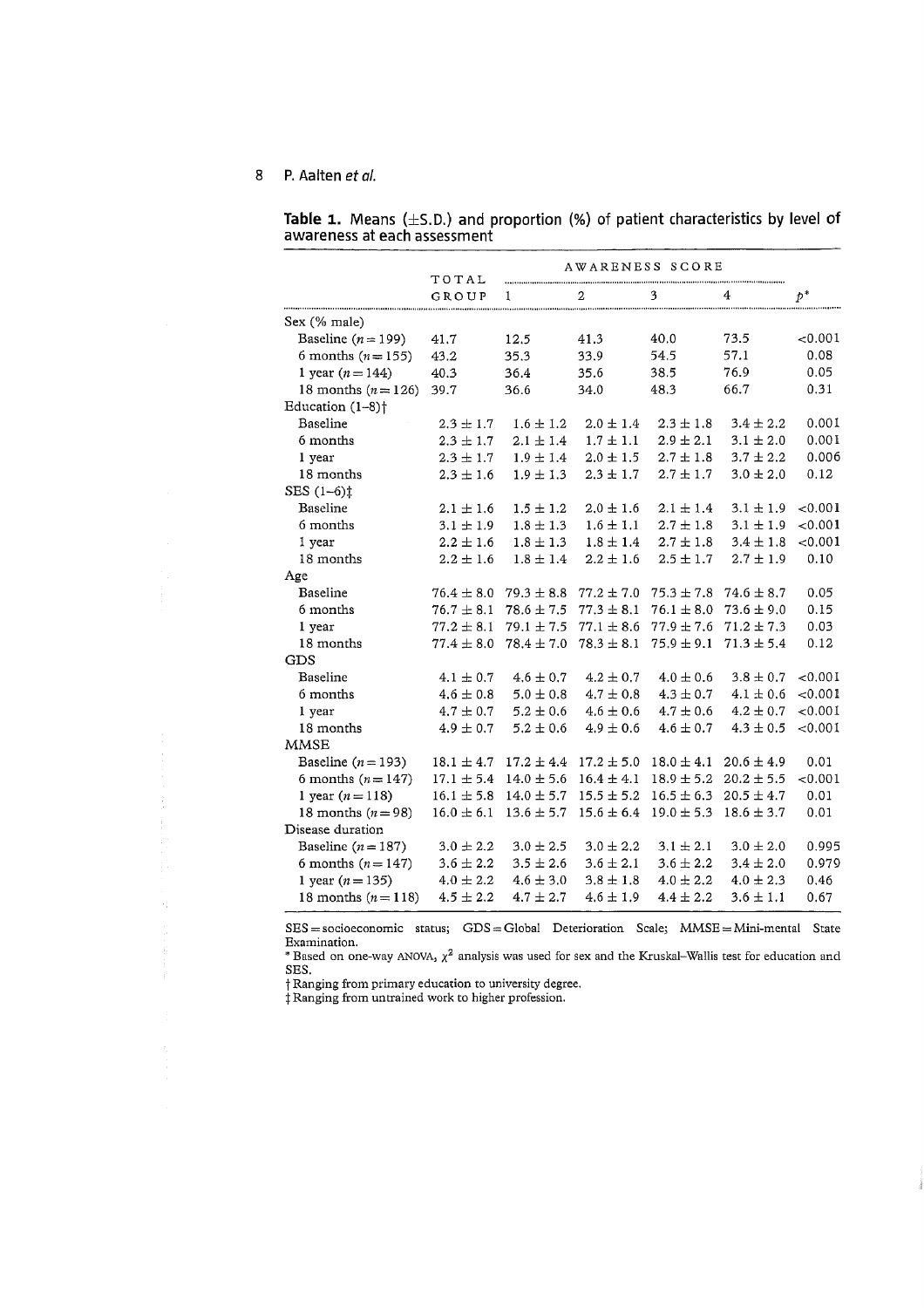#### Awareness and behavioral problems in dementia  $\overline{9}$

Table 2. Cross-sectional analysis; associations between levels of awareness and behavioral disorders at baseline and after 1 year

|               |      | BASELINE $(n=199)$ |               | 1 YEAR $(n = 144)$ |      |               |  |
|---------------|------|--------------------|---------------|--------------------|------|---------------|--|
|               | OR.  | D                  | 95% CI        | O R                | р    | 95% CI        |  |
| Mood/apathy   | 0.84 | 0.32               | $0.60 - 1.18$ | 1.21               | 0.39 | $0.79 - 1.84$ |  |
| Hyperactivity | 0.78 | 0.15               | $0.55 - 1.10$ | 1.05               | 0.84 | $0.68 - 1.60$ |  |
| Psychosis     | 0.66 | 0.03               | $0.46 - 0.95$ | 0.85               | 0.46 | $0.56 - 1.30$ |  |
| Anxiety       | 0.99 | 0.97               | $0.71 - 1.40$ | 1.95               | 0.01 | $1.23 - 3.08$ |  |
| Depression    | 1.24 | 0.22               | $0.88 - 1.76$ | 1.63               | 0.03 | $1.05 - 2.55$ |  |
| Apathy        | 0.61 | 0.01               | $0.43 - 0.86$ | 0.98               | 0.94 | $0.64 - 1.50$ |  |
| NPI total     | 0.61 | 0.01               | $0.43 - 0.87$ | 1.17               | 0.49 | $0.76 - 1.79$ |  |
| CSDD          | 1.13 | 0.49               | $0.80 - 1.58$ | 1.15               | 0.51 | $0.76 - 1.75$ |  |

OR = odds ratio; 95% CI = 95% confidence interval; NPI = Neuropsychiatric Inventory; CSDD = Cornell Scale for Depression in Dementia.



Fig. 1. Relative proportional distribution of GRAD scores

higher levels of awareness in patients with higher education levels and higher SES. Disease duration was not associated with the level of awareness.

### Awareness and behavioral disorders

### CROSS-SECTIONAL ANALYSES

Logistic regression analyses were performed to determine whether awareness and behavioral disorders were associated (Table 2). At baseline, low levels of awareness were associated with psychosis [odds ratio (OR) =  $0.66$ ;  $p = 0.03$ ; 95%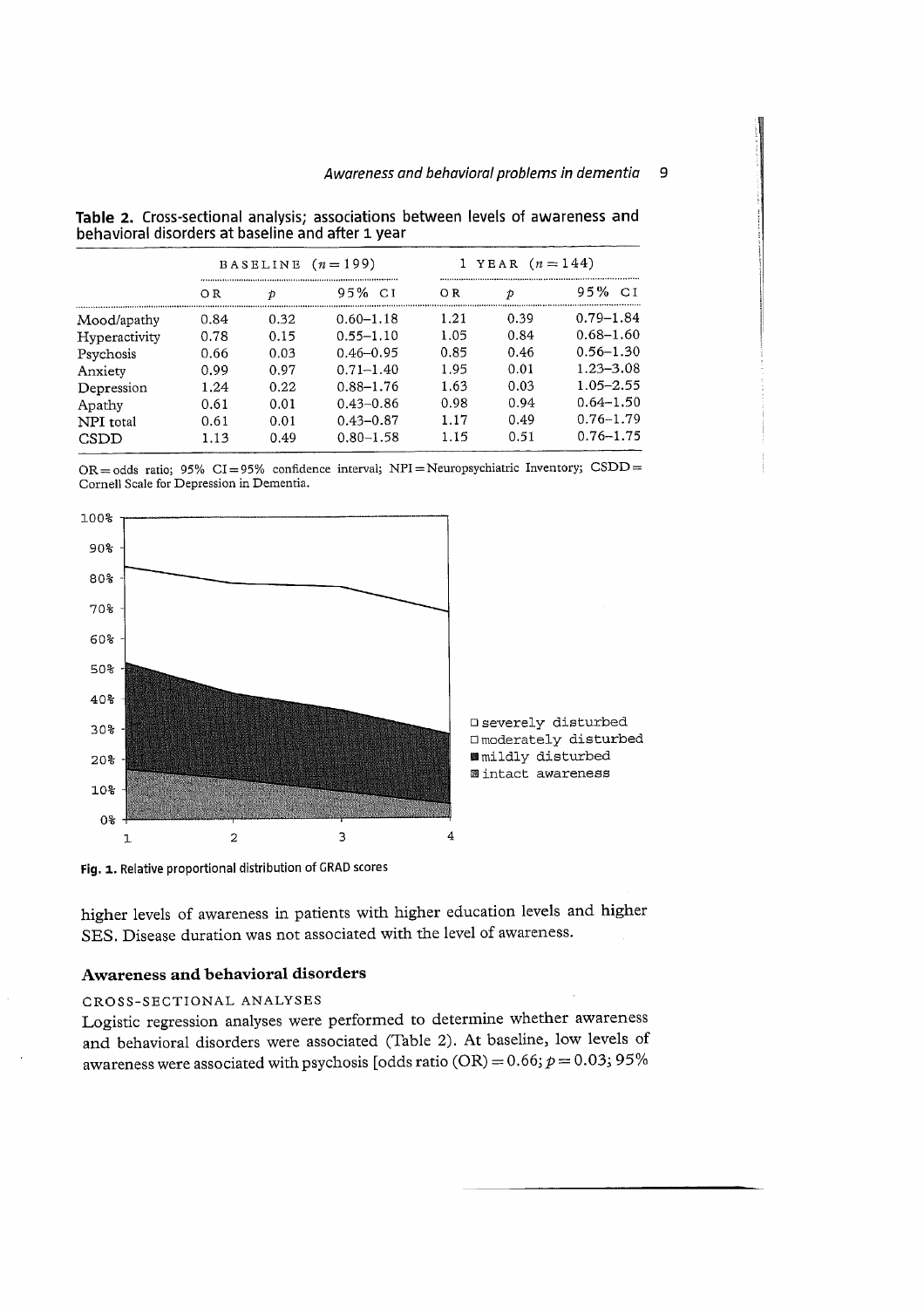|          |  |  | Table 3. Distribution of awareness scores across assessments and changes from |  |  |
|----------|--|--|-------------------------------------------------------------------------------|--|--|
| baseline |  |  |                                                                               |  |  |

|                   | CHANGE IN AWARENESS<br><b>SCORES FROM BASELINE</b> |          |                         |             |                   |  |  |  |  |
|-------------------|----------------------------------------------------|----------|-------------------------|-------------|-------------------|--|--|--|--|
|                   |                                                    |          | DISTRIBUTION<br>AT EACH |             |                   |  |  |  |  |
|                   |                                                    | 2        | 3                       |             | <b>ASSESSMENT</b> |  |  |  |  |
| Baseline          |                                                    |          |                         |             |                   |  |  |  |  |
| GRAD1             |                                                    |          |                         |             | 32(16.1)          |  |  |  |  |
| GRAD <sub>2</sub> |                                                    |          |                         |             | 63 (31.7)         |  |  |  |  |
| GRAD <sub>3</sub> |                                                    |          |                         |             | 70(35.2)          |  |  |  |  |
| GRAD 4            |                                                    |          |                         |             | 34 (17.1)         |  |  |  |  |
| Total $n$         |                                                    | After    |                         |             | 199               |  |  |  |  |
| 6 months          |                                                    |          |                         |             |                   |  |  |  |  |
| GRAD1             | 18(69.2)                                           | 11(25.0) | 5(9.3)                  | $\mathbf 0$ | 34(21.9)          |  |  |  |  |
| GRAD <sub>2</sub> | 6(23.1)                                            | 28(63.6) | 21(38.9)                | 1(3.2)      | 56 (36.1)         |  |  |  |  |
| GRAD <sub>3</sub> | 1(3.8)                                             | 4(9.1)   | 24 (44.4)               | 15(48.4)    | 44 (28.4)         |  |  |  |  |
| GRAD 4            | 1(3.8)                                             | 1(2.3)   | 4(7.4)                  | 15(48.4)    | 21(13.5)          |  |  |  |  |
| Total n           | 26                                                 | 44       | 54                      | 31          | 155               |  |  |  |  |
| 1 year            |                                                    |          |                         |             |                   |  |  |  |  |
| GRAD 1            | 13 (61.9)                                          | 12(25.0) | 8(16.0)                 | $\Omega$    | 33 (22.9)         |  |  |  |  |
| GRAD <sub>2</sub> | 6(28.6)                                            | 33(68.8) | 17 (34.0)               | 3(12.0)     | 59 (41.0)         |  |  |  |  |
| GRAD <sub>3</sub> | 2(9.5)                                             | 3(6.3)   | 21(42.0)                | 13(52.0)    | 39(27.1)          |  |  |  |  |
| GRAD <sub>4</sub> | $\Omega$                                           | 0        | 4(8.0)                  | 9(36.0)     | 13(9.0)           |  |  |  |  |
| Total $n$         | 21                                                 | 48       | 50                      | 25          | 144               |  |  |  |  |
| 18 months         |                                                    |          |                         |             |                   |  |  |  |  |
| GRAD 1            | 15(75.0)                                           | 17(39.5) | 8(18.6)                 | $\Omega$    | 40 (31.7)         |  |  |  |  |
| GRAD <sub>2</sub> | 4(20.0)                                            | 23(53.5) | 18 (41.9)               | 6(30.0)     | 51 (40.5)         |  |  |  |  |
| GRAD <sub>3</sub> | 1(5.0)                                             | 3(7.0)   | 15 (34.9)               | 10(50.0)    | 29(23.0)          |  |  |  |  |
| GRAD 4            | 0                                                  | $\Omega$ | 2(4.7)                  | 4(20)       | 6(4.8)            |  |  |  |  |
| Total $n$         | 20                                                 | 43       | 43                      | 20          | 126               |  |  |  |  |

Values are given as  $n$  (%).

Awareness scores:  $1 =$  severely disturbed;  $2 =$  moderately disturbed;  $3 =$  mildly disturbed;  $4 =$  intact. GRAD = Guidelines for the Rating of Awareness Deficits.

confidence interval (95% CI) = 0.46–0.95] and apathy (OR = 0.61;  $p = 0.01$ ; 95% CI = 0.43-0.86), and a higher NPI total score (OR = 0.61;  $p = 0.01$ ; 95%  $CI = 0.43-0.87$ ). There were no significant associations at 6 months. After 1 year, awareness was positively related to anxiety (OR = 1.95;  $p = 0.01$ ; 95% CI = 1.23-3.08) and depression (OR = 1.63;  $p = 0.03$ ; 95% CI = 1.05-2.55). The subsyndromes mood/apathy and hyperactivity were not associated with level of awareness, and neither was awareness nor the CSDD score.

## AWARENESS AS PREDICTOR OF BEHAVIORAL

### AND PSYCHOLOGICAL SYMPTOMS

The baseline level of awareness was positively associated with anxiety after 1 year (OR = 1.76;  $p = 0.01$ ; 95% CI = 1.13-2.76) and 18 months (OR = 1.85;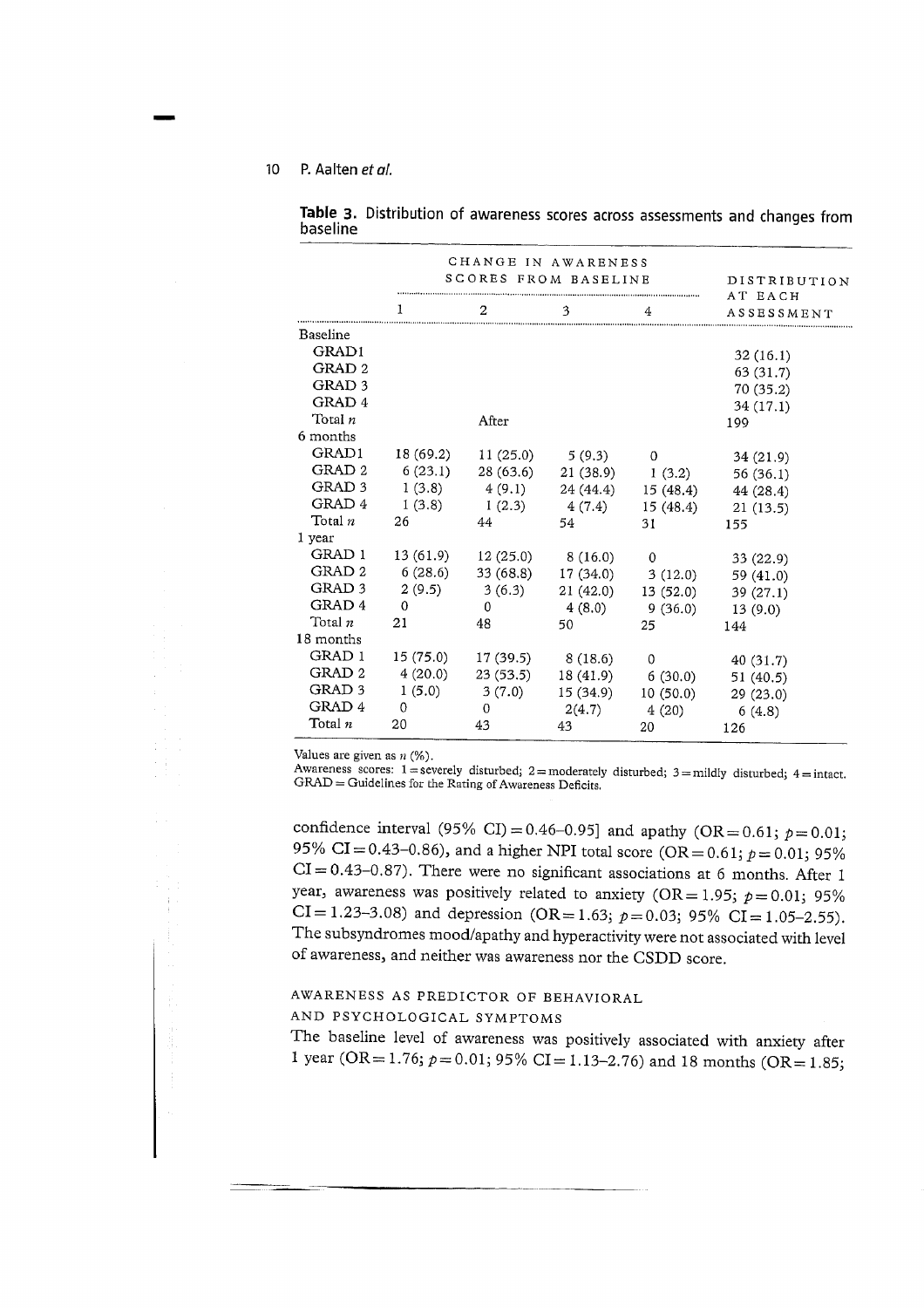$p=0.02$ ; 95% CI = 1.13-3.02). At 1 year, intact awareness at baseline was also associated with greater depression (OR = 1.55;  $p = 0.05$ ; 95% CI = 1.00-2.39). No other longitudinal relationships were found between baseline awareness and other behavioral disorders.

### **Course of awareness**

ANOVA with repeated measures showed a significant time effect  $(F(3,348) =$ 23.81,  $p < 0.001$ ), indicating that the level of awareness decreased significantly during the follow-up. At baseline, 34 of 199 patients (17.1%) had an intact awareness, and 70 patients (35.2%) had a mildly disturbed awareness, so at baseline around 50% of the patients had intact or mildly disturbed awareness (see Figure 1 and Table 3). At the 18-month follow-up the awareness of most patients with either mild or intact awareness had decreased, whereas that of most patients with severely disturbed awareness remained stable. Around just a fifth of patients with intact awareness at baseline continued to have this 18 months later. Awareness improved in three patients at subsequent assessments from severely disturbed to mildly disturbed or intact awareness. Changes in medication use in these patients were not responsible for this improvement of awareness.

### **Discussion**

The main question of this study was whether awareness was related to behavioral problems in patients with dementia. We found that high levels of awareness at baseline were predictive for anxiety at 12 and 18 months, and depression at 12 months. These associations were also found at 12 months, cross-sectional. Starkstein et al. (1997) and Derouesné et al. (1999) found awareness to be a predictor of the emergence of depression and "emotional deficit" (including anxiety symptoms), after a mean interval of 16 and 21 months, respectively. Combined, the studies suggest that awareness is a predictor for depressive symptoms and anxiety. Other authors, in cross-sectional studies, have found depression to be more common among patients with higher levels of awareness (Burke et al., 1998; Feher et al., 1991; Harwood et al., 2000; Migliorelli et al., 1995; Seltzer et al., 1995; Sevush and Leve, 1993; Smith et al., 2000; Starkstein et al., 1996; 1997), whereas others have not (Arkin and Mahendra, 2001; Cummings et al., 1995; DeBettignies et al., 1990; Derouesné et al., 1999; Lopez et al., 1994; Michon et al., 1994; Ott et al., 1996a; Reed et al., 1993; Verhey et al., 1993; Zanetti et al., 1999). Some authors found that less severe forms of depression, such as dysthymia, were associated with greater awareness (Migliorelli et al., 1995; Starkstein et al., 1997) and suggested that dysthymia represented an emotional response to progressive cognitive decline, whereas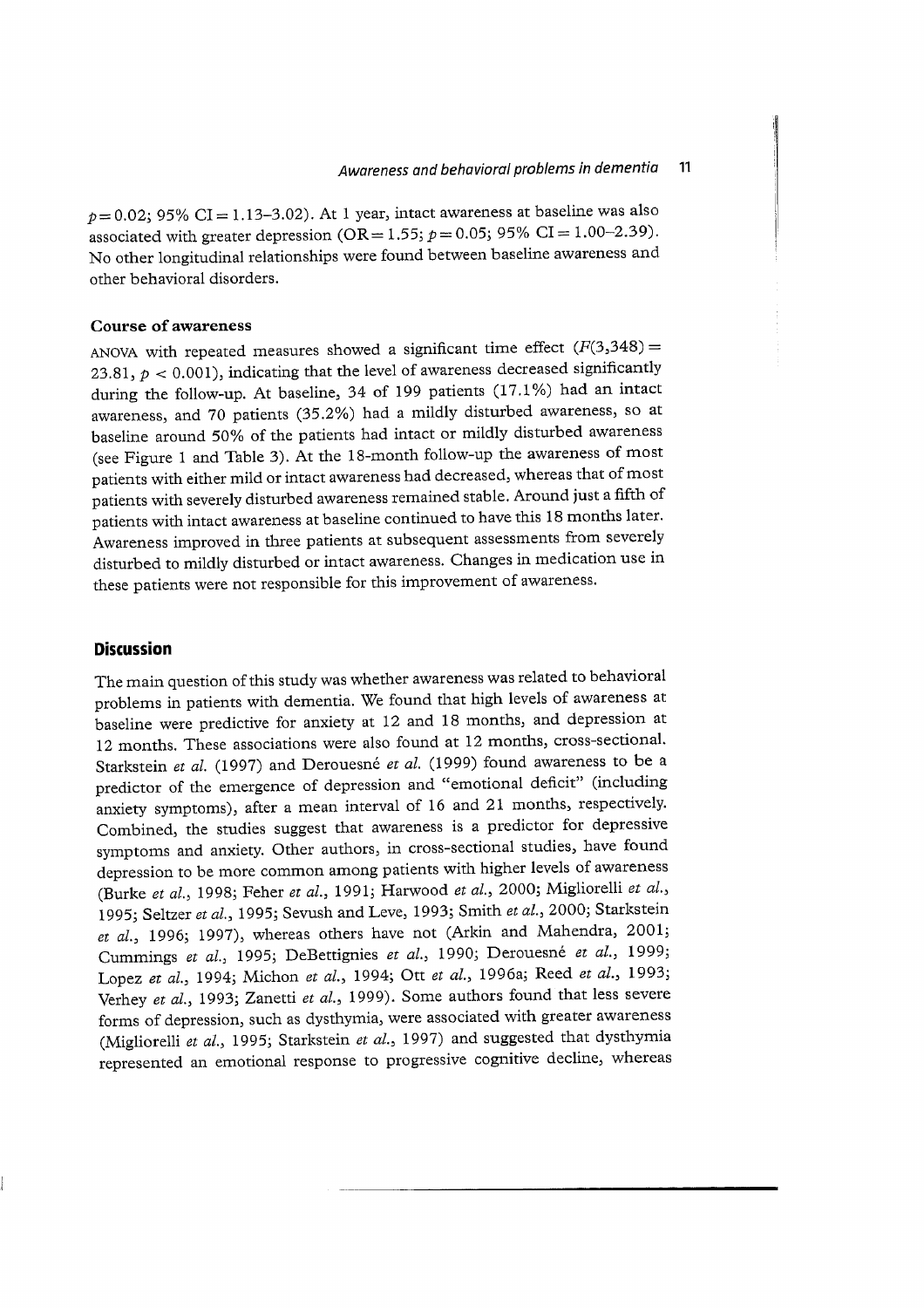major depression was associated with a biological etiology unrelated to awareness. A recent review indicated that awareness is only related to subsyndromal depression (Aalten et al., 2005). Further studies should address this issue. A positive association between awareness and anxiety has been reported less often (Derouesné et al., 1999; Harwood et al., 2000; Verhey et al., 1993). Like depression, feelings of anxiety may be the result of a psychological reaction to painful insight into cognitive decline.

The negative association between psychosis and awareness we found in this study has been reported previously (Mangone et al., 1991; Migliorelli et al., 1995; Starkstein et al., 1996; 1997) and may be explained from a psychopathological perspective. Because of impaired reality testing abilities related to cognitive decline, patients with low levels of awareness might be less able to recognize changes in themselves or in their environment. As a result, they may compensate for this by incorrect rationalizations resulting in psychosis. An alternative explanation is that both awareness and psychosis are related to dysfunction of certain brain structures or systems that are themselves variably affected by the progression of dementia.

We, like others (Derouesné et al., 1999; Robert et al., 2002; Starkstein et al., 1996; 2001), found awareness to be negatively associated with apathy at baseline. Patients who are unaware of their deficits may be less reactive to their environment and to their needs and emotions, resulting in apathy. Loss of awareness, as well as psychosis and apathy, has been related to neuropathological changes in right frontal and related subcortical structures (Mega et al., 2000; Migliorelli et al., 1995; Ott et al., 1996b; Reed et al., 1993). The shared neuropathological substrates may be the reason why fewer inconsistencies are reported between studies assessing these relationships in early stages of dementia.

Awareness did not, however, seem to be predictive for the subsyndrome mood/apathy and the CSDD. This may be because the NPI subsyndrome and the CSDD include both apathy and depression, which have opposite relationships to awareness. In addition, like the symptom depression, in our study both mood/apathy and the CSDD did not specifically measure dysthymia.

Previous studies have found higher levels of unawareness to be associated with agitation (Harwood et al., 2000) and irritability (Seltzer et al., 1995), which are symptoms included in our "hyperactivity" subsyndrome. Subanalyses (not reported here) found negative associations between awareness and agitation at baseline and after 6 months. Although some authors suggest that lack of awareness is greater in patients with Alzheimer's disease than in those with dementia of other etiologies (DeBettignies et al., 1990; Wagner et al., 1997), we and others (Verhey et al., 1995; Zanetti et al., 1999) found no evidence for this.

We also investigated whether the level of awareness is associated with major demographic variables and how awareness changes during the course of

 $\frac{1}{d}$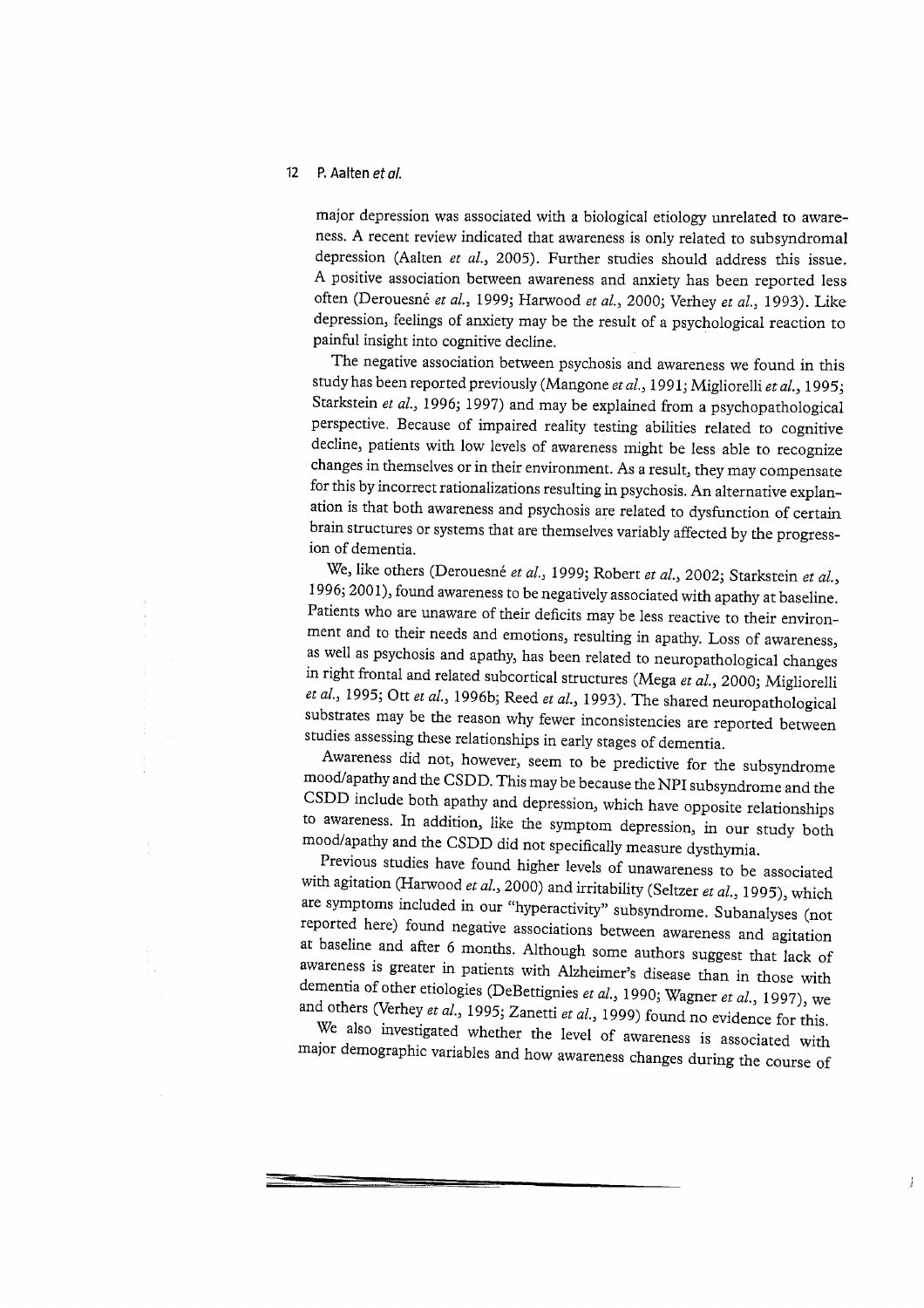dementia. We found that higher levels of awareness were associated with younger age, mild/moderate severity of dementia, male sex, and higher education and SES level. Most studies have not found awareness to be associated with age (Arkin and Mahendra, 2001; DeBettignies et al., 1990; Feher et al., 1991; Harwood et al., 2000; Lopez et al., 1994; Reed et al., 1993; Sevush and Leve, 1993; Starkstein et al., 1997; Vasterling et al., 1995; 1997), although some have (Derouesné et al., 1999). The association with male sex was also found by Sevush and Leve (1993). Our finding that a preserved awareness was associated with more intact cognitive functioning, as measured with the MMSE and GDS, supports previous research (Derouesné et al., 1999; Feher et al., 1991; Harwood et al., 2000; Lopez et al., 1994; Mangone et al., 1991; Migliorelli et al., 1995; Seltzer et al., 1995; Sevush, 1999; Sevush and Leve, 1993; Starkstein et al., 1996; 1997; Vasterling et al., 1995; Verhey et al., 1993; Zanetti et al., 1999). To our knowledge, this study is the first to show awareness to be associated with education and SES. Patients with higher educational and occupational backgrounds may have more knowledge regarding characteristics and impact of dementia, and are therefore better able to perceive and interpret their own cognitive deterioration. We did not find duration of illness to be associated with level of awareness, in line with most other studies (Derouesné et al., 1999; Mangone et al., 1991; Reed et al., 1993; Sevush and Leve, 1993; Vasterling et al., 1995; 1997).

Impaired awareness was common and, at baseline, 82.9% of the patients in our study had some degree of impaired awareness, as found by others (Derouesné et al., 1999; Reed et al., 1993; Sevush, 1999; Verhey et al., 1993). Awareness decreased with time in most patients with either mild or intact awareness at baseline, whereas it tended to be stable in most patients with more severe limitations of awareness at baseline. Three patients showed an improvement in awareness at subsequent assessments, as found by other researchers (Arkin and Mahendra, 2001; Derouesné et al., 1999). This supports the view that awareness is not simply a symptom of a disease that becomes progressively more severe and suggests that psychological and social factors contribute to the manifestation of disturbed awareness (Clare, 2004a).

Although the results of this study were in some respects ambiguous, taken together with previous studies our findings suggest that a relatively intact awareness is associated with subsyndromal depression and anxiety, and that lower levels of awareness are related to psychosis and apathy. The strengths of the present study are its prospective design, the use of a structured instrument for assessing behavioral problems, and the inclusion of a representative clinical sample that is larger than in previous studies. The discrepancies between our and other studies may be attributed, at least in part, to differences in theoretical and conceptual formulations and methods of measuring awareness and behavioral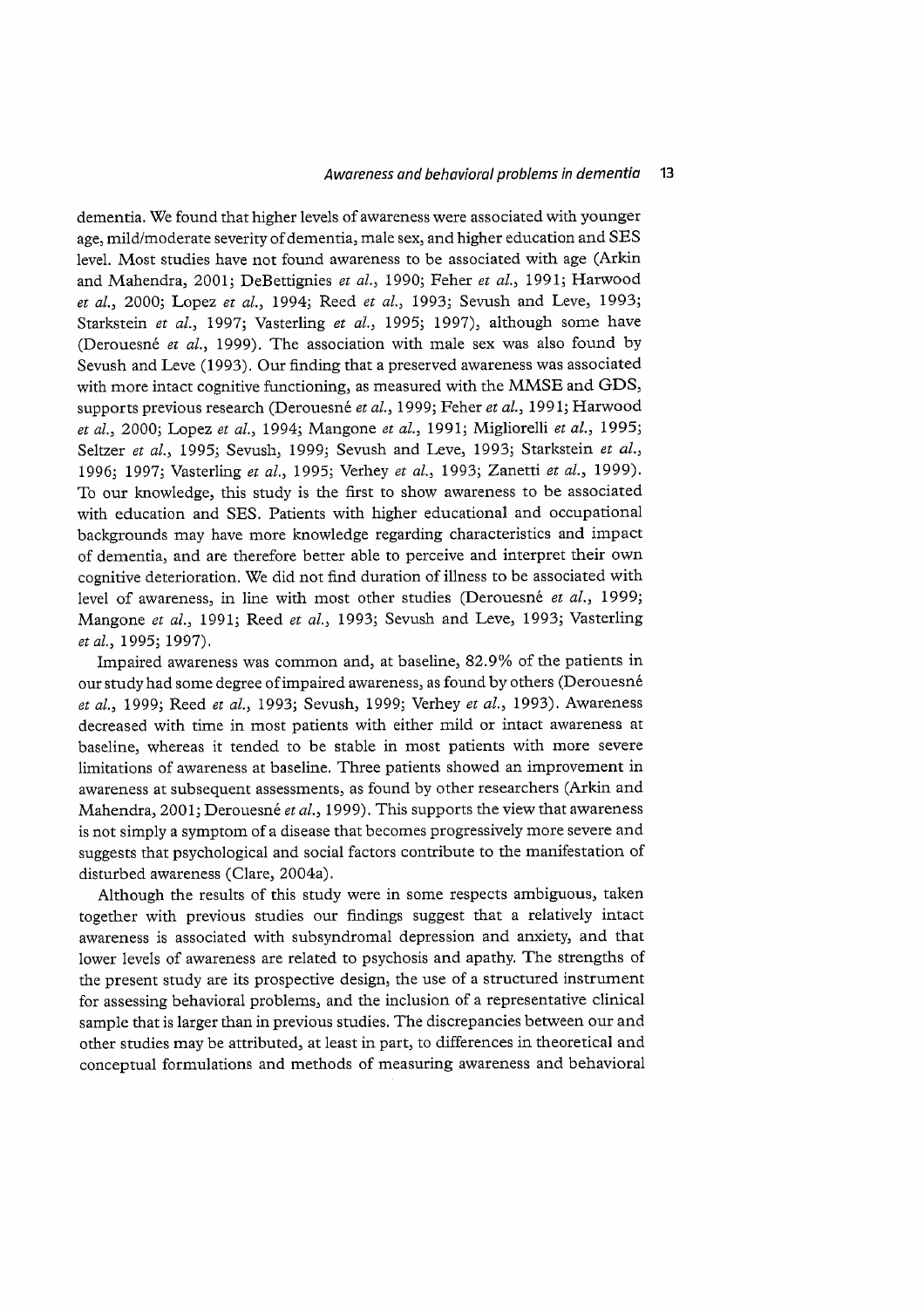problems. In addition, a weakness of our study is the use of the four-point rating scale of the GRAD, which may be too general to assess a complex phenomenon such as awareness. However, the use of a clinician rating method has the advantage of allowing a rapid assessment of awareness, and assessing awareness in the context of an interview might allow for comprehension to be checked and answers to be explored in more detail. Nevertheless, it is important for future work to focus on developing better conceptual frameworks and methodological approaches of awareness that are of use to clinicians and can contribute to enhancing the quality of care for people with dementia and their families (Aalten et al., 2005; Clare, 2004a; Clare et al., 2005).

Our findings can help clinicians to determine which of their patients are at risk of developing depression or anxiety. Clinicians should be more alert to changes in awareness in patients with dementia, and often psychological support is of importance as it may help to reduce depression and anxiety in patients with an intact awareness. Other studies are needed to investigate whether psychological approaches to depression and anxiety are effective, with emphasis on biological interventions for the treatment of major depression, psychosis and apathy.

### **Conflict of interest**

None.

### **Description of author's roles**

Both Frans Verhey and Jelle Jolles had a role in formulating the research question, designing the study and writing the article. Pauline Aalten was the main researcher and psychologist of this study, and, along with Marjolein de Vugt, participated in formulating the research question, designing the study, carrying it out, analyzing the data and writing the article. Evelien van Valen collected the data and assisted with writing the article. Richel Lousberg helped with the statistical analyses of the study.

### **Acknowledgments**

This study was funded by the Dutch Research Council (NWO: 940-33-039).

### **References**

Aalten, P. et al. (2003). Behavioral problems in dementia: a factor analysis of the neuropsychiatric inventory. Dementia and Geriatric Cognitive Disorders, 15, 99-105.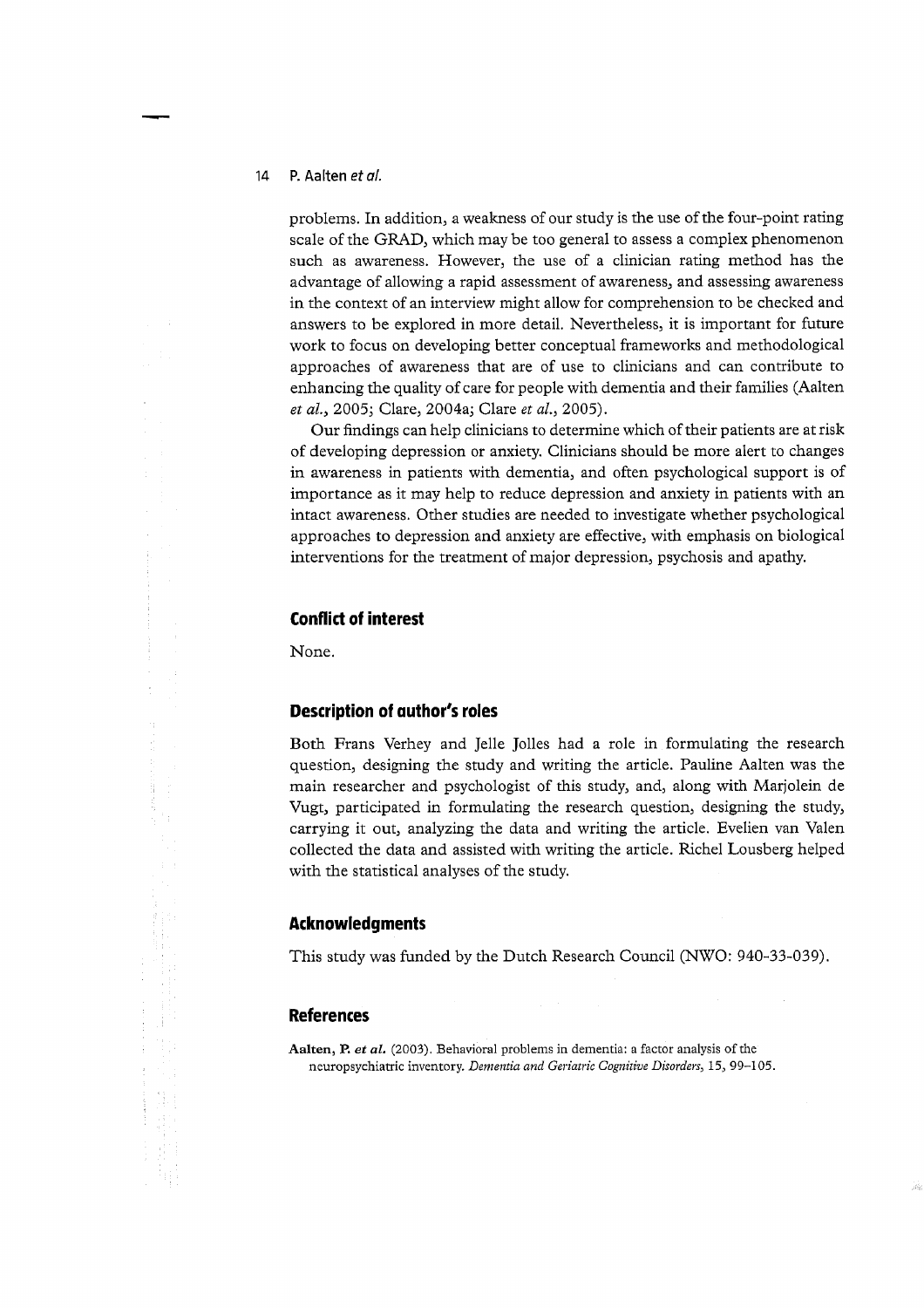- Aalten, P., Van Valen, E., Clare, L., Kenny, G. and Verhey, F. (2005). Awareness in dementia: a review of clinical correlates. Aging and Mental Health, 9, 414-422.
- Alexopoulos, G. S., Abrams, R. C., Young, R. C. and Shamoian, C. A. (1988). Cornell Scale for Depression in Dementia. Biological Psychiatry, 23, 271-284.
- American Psychiatric Association (1994). Diagnostic and Statistical Manual of Mental Disorders: DSM-IV (4th ed.). Washington, D.C.: American Psychiatric Association.
- Arkin, S. and Mahendra, N. (2001). Insight in Alzheimer's patients: results of a longitudinal study using three assessment methods. American Journal of Alzheimer's Disease and Other Dementias, 16, 211-224.
- Auchus, A. P., Goldstein, F. C., Green, J. and Green, R. C. (1994). Unawareness of cognitive impairments in Alzheimer's disease. Neuropsychiatry, Neuropsychology, and Behavioral Neurology, 7, 25-29.
- Burke, W. J., Roccaforte, W. H., Wengel, S. P., McArthur-Miller, D., Folks, D. G. and Potter, J. F. (1998). Disagreement in the reporting of depressive symptoms between patients with dementia of the Alzheimer type and their collateral sources. American Journal of Geriatric Psychiatry, 6, 308-319.
- Clare, L. (2004a). Awareness in early-stage Alzheimer's disease: a review of methods and evidence. British Journal of Clinical Psychology, 43, 177-196.
- Clare, L. (2004b). The construction of awareness in early-stage Alzheimer's disease: a review of concepts and models. British Journal of Clinical Psychology, 43, 155-175.
- Clare, L., Markova, I., Verhey, F. and Kenny, G. (2005). Awareness in dementia: a review of assessment methods and measures. Aging and Mental Health, 9, 394-413.
- Cummings, J. L. (1997). The Neuropsychiatric Inventory: assessing psychopathology in dementia patients. Neurology, 48, S10-S16.
- Cummings, J. L. and McPherson, S. (2001). Neuropsychiatric assessment of Alzheimer's disease and related dementias. Aging (Milano), 13, 240-246.
- Cummings, J. L., Mega, M., Gray, K., Rosenberg-Thompson, S., Carusi, D. A. and Gornbein, J. (1994). The Neuropsychiatric Inventory: comprehensive assessment of psychopathology in dementia. Neurology, 44, 2308-2314.
- Cummings, J. L., Ross, W., Absher, J., Gornbein, J. and Hadjiaghai, L. (1995). Depressive symptoms in Alzheimer disease: assessment and determinants. Alzheimer Disease and Associated Disorders, 9, 87-93.
- DeBettignies, B. H., Mahurin, R. K. and Pirozzolo, F. J. (1990). Insight for impairment in independent living skills in Alzheimer's disease and multi-infarct dementia. *Journal of Clinical* Experience and Neuropsychology, 12, 355-363.
- Derouesné, C., Thibault, S., Lagha-Pierucci, S., Baudouin-Madec, V., Ancri, D. and Lacomblez, L. (1999). Decreased awareness of cognitive deficits in patients with mild dementia of the Alzheimer type. International Journal of Geriatric Psychiatry, 14, 1019-1030.
- Feher, E. P., Mahurin, R. K., Inbody, S. B., Crook, T. H. and Pirozzolo, F. J. (1991). Anosognosia in Alzheimer's disease. Neuropsychiatry, Neuropsychology, and Behavioral Neurology, 4, 136-146.
- Folstein, M. F., Folstein, S. E. and McHugh, P. R. (1975). "Mini-mental state". A practical method for grading the cognitive state of patients for the clinician. Journal of Psychiatric Research, 12, 189-198.
- Harwood, D. G., Sultzer, D. L. and Wheatley, M. V. (2000). Impaired insight in Alzheimer disease: association with cognitive deficits, psychiatric symptoms and behavioral disturbances. Neuropsychiatry, Neuropsychology, and Behavioral Neurology, 13, 83-88.
- Kat, M. G., de Jonghe, J. F., Aalten, P., Kalisvaart, C. J., Droes, R. M. and Verhey, F. R. (2002). [Neuropsychiatric symptoms of dementia: psychometric aspects of the Dutch Neuropsychiatric Inventory (NPI)]. Tijdschrift voor Gerontologie en Geriatrie, 33, 150-155.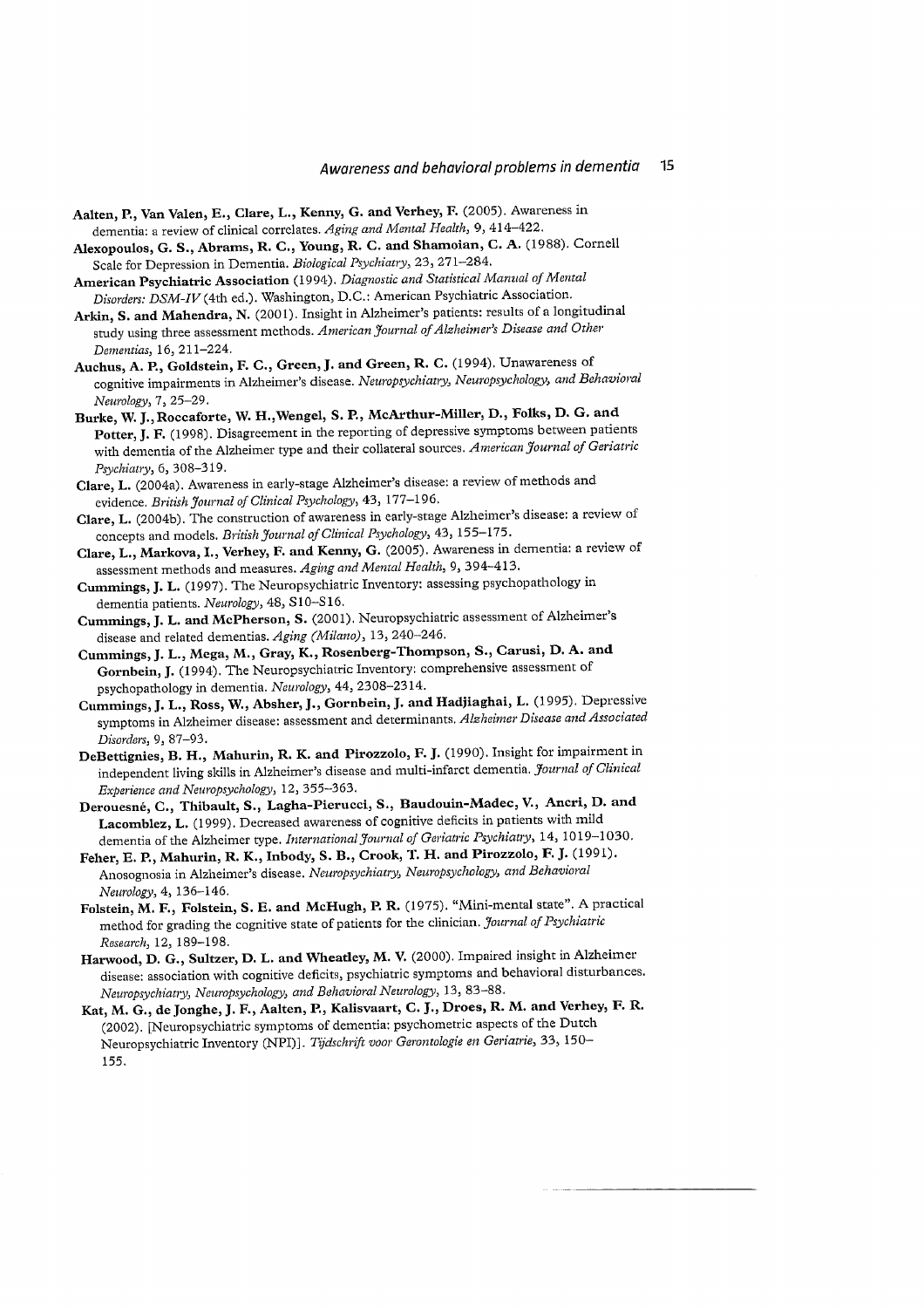- Kotler-Cope, S. and Camp, C. J. (1995). Anosognosia in Alzheimer disease. Alzheimer Disease and Associated Disorders, 9, 52-56.
- Lopez, O. L., Becker, J. T., Somsak, D., Dew, M. A. and DeKosky, S. T. (1994). Awareness of cognitive deficits and anosognosia in probable Alzheimer's disease. European Neurology, 34, 277-282.
- Mangone, C. A. et al. (1991). Impaired insight in Alzheimer's disease. *Journal of Geriatric* Psychiatry and Neurology, 4, 189-193.
- Markova, I. S., Clare, L., Wang, M., Romero, B. and Kenny, G. (2005). Awareness in dementia: conceptual issues. Aging and Mental Health, 9, 386-393.
- McKeith, I. G. et al. (1996). Consensus guidelines for the clinical and pathologic diagnosis of dementia with Lewy bodies (DLB): report of the consortium on DLB international workshop. Neurology, 47, 1113-1124.
- McKhann, G., Drachman, D., Folstein, M., Katzman, R., Price, D. and Stadlan, E. M. (1984). Clinical diagnosis of Alzheimer's disease: report of the NINCDS-ADRDA Work Group under the auspices of Department of Health and Human Services Task Force on Alzheimer's Disease. Neurology, 34, 939-944.
- Mega, M. S., Lee, L., Dinov, I. D., Mishkin, F., Toga, A. W. and Cummings, J. L. (2000). Cerebral correlates of psychotic symptoms in Alzheimer's disease. *Journal of* Neurology, Neurosurgery and Psychiatry, 69, 167-171.
- Michon, A., Deweer, B., Pillon, B., Agid, Y. and Dubois, B. (1994). Relation of anosognosia to frontal lobe dysfunction in Alzheimer's disease. *Journal of Neurology*, Neurosurgery, and Psychiatry, 57, 805-809.
- Migliorelli, R. et al. (1995). Anosognosia in Alzheimer's disease: a study of associated factors. Journal of Neuropsychiatry and Clinical Neuroscience, 7, 338-344.
- Ott, B. R., Lafleche, G., Whelihan, W. M., Buongiorno, G. W., Albert, M. S. and Fogel, B. S. (1996a). Impaired awareness of deficits in Alzheimer disease. Alzheimer Disease and Associated Disorders, 10, 68-76.
- Ott, B. R., Noto, R. B. and Fogel, B. S. (1996b). Apathy and loss of insight in Alzheimer's disease: a SPECT imaging study. Journal of Neuropsychiatry and Clinical Neurosciences, 8,  $41 - 46$
- Reed, B. R., Jagust, W. J. and Coulter, L. (1993). Anosognosia in Alzheimer's disease: relationships to depression, cognitive function and cerebral perfusion. Journal of Clinical Experience and Neuropsychology, 15, 231-244.
- Reisberg, B., Ferris, S. H., de Leon, M. J. and Crook, T. (1982). The Global Deterioration Scale for assessment of primary degenerative dementia. American Journal of Psychiatry, 139, 1136-1139.
- Robert, P. H. et al. (2002). The apathy inventory: assessment of apathy and awareness in Alzheimer's disease, Parkinson's disease and mild cognitive impairment. International Journal of Geriatric Psychiatry, 17, 1099-1105.
- Román, G. C. et al. (1993). Vascular dementia: diagnostic criteria for research studies. Report of the NINDS-AIREN International Workshop. Neurology, 43, 250-260.
- Seltzer, B., Vasterling, J. J., Hale, M. A. and Khurana, R. (1995). Unawareness of memory deficit in Alzheimer's disease: relation to mood and other disease variables. Neuropsychiatry, Neuropsychology, and Behavioral Neurology, 8, 176-181.
- Sevush, S. (1999). Relationship between denial of memory deficit and dementia severity in Alzheimer disease. Neuropsychiatry, Neuropsychology, and Behavioral Neurology, 12, 88-94.
- Sevush, S. and Leve, N. (1993). Denial of memory deficit in Alzheimer's disease. American Journal of Psychiatry, 150, 748-751.
- Smith, C. A., Henderson, V. W., McCleary, C. A., Murdock, G. A. and Buckwalter, J. G. (2000). Anosognosia and Alzheimer's disease: the role of depressive symptoms in mediating impaired insight. *Journal of Clinical Experience and Neuropsychology*, 22, 437-444.